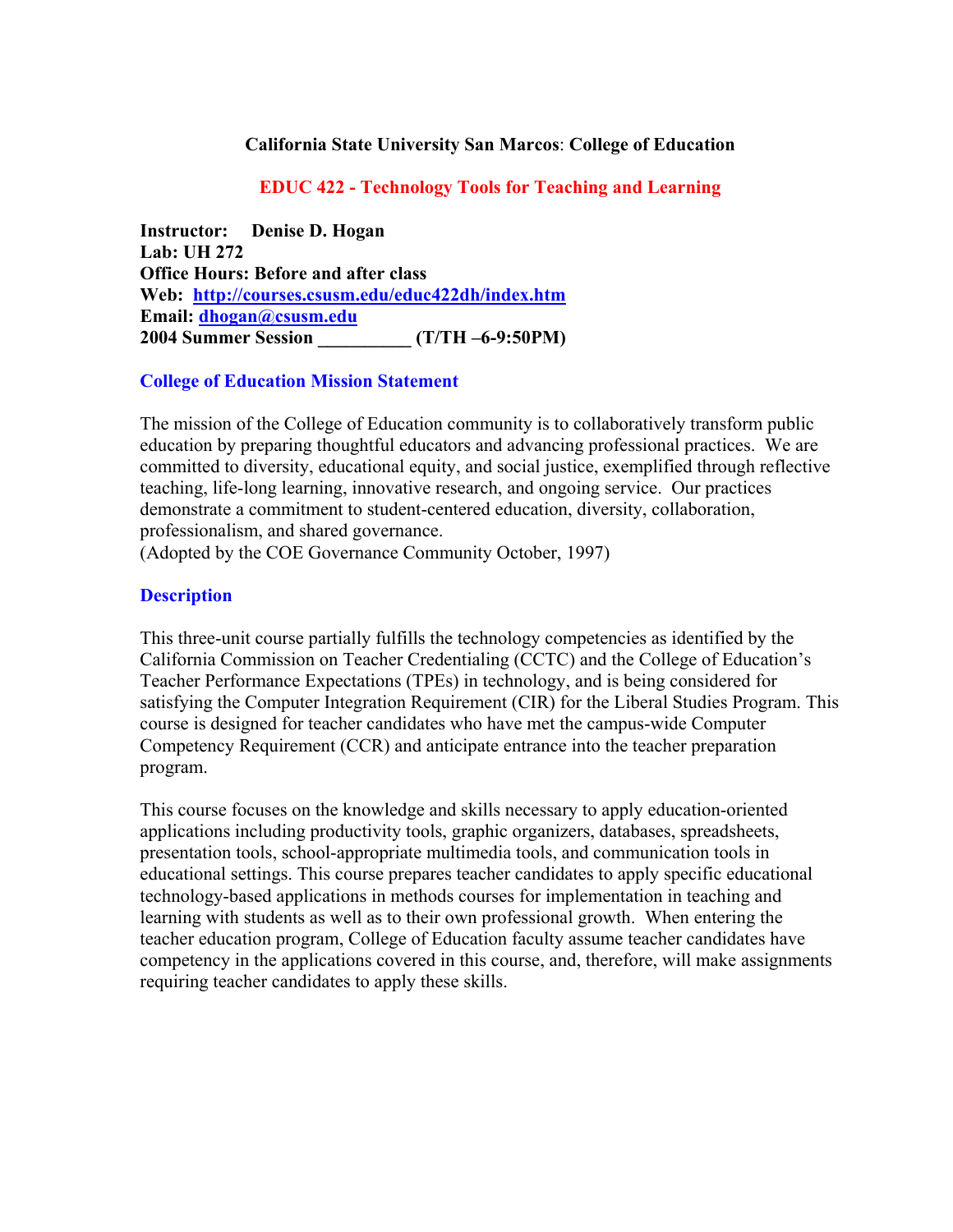## **Teacher Performance Expectation (TPE) Competencies**

This course is designed to help teachers seeking the Multiple and Single Subjects Credential to develop the skills, knowledge, and attitudes necessary to assist schools and districts in implementing an effective program for all students. The successful candidate will be able to merge theory and practice in order to realize a comprehensive and extensive educational program for all students. The following TPEs are addressed in this course:

Primary Emphasis

TPE 14 CSUSM Educational Technology (Based on ISTE NETS: see below)

Secondary Emphasis:

- TPE 4 Making Content Accessible
- TPE 5 Student Engagement
- TPE 6 Developmentally Appropriate Teaching Practices
- TPE 7 Teaching English Language Learners
- TPE 12 Professional, legal and ethical
- TPE 13 Professional Growth

## **National Educational Technology Standards for Teachers (NETS-T)**

Teaching Performance Expectation (TPE 14) is based on ISTE NETS (See www.iste.org) for detailed information). This course focuses on ISTE NETS I, V, and VI:

### I. TECHNOLOGY OPERATIONS AND CONCEPTS.

Teachers demonstrate a sound understanding of technology operations and concepts. Teachers:

- A. Demonstrate introductory knowledge, skills, and understanding of concepts related to technology (as described in the ISTE National Education Technology Standards for Students).
- B. Demonstrate continual growth in technology knowledge and skills to stay abreast of current and emerging technologies.

## V. PRODUCTIVITY AND PROFESSIONAL PRACTICE.

Teachers use technology to enhance their productivity and professional practice. Teachers:

- A. Use technology resources to engage in ongoing professional development and lifelong learning.
- B. Continually evaluate and reflect on professional practice to make informed decisions regarding the use of technology in support of student learning.
- C. Apply technology to increase productivity.
- D. Use technology to communicate and collaborate with peers, parents, and the larger community in order to nurture student learning.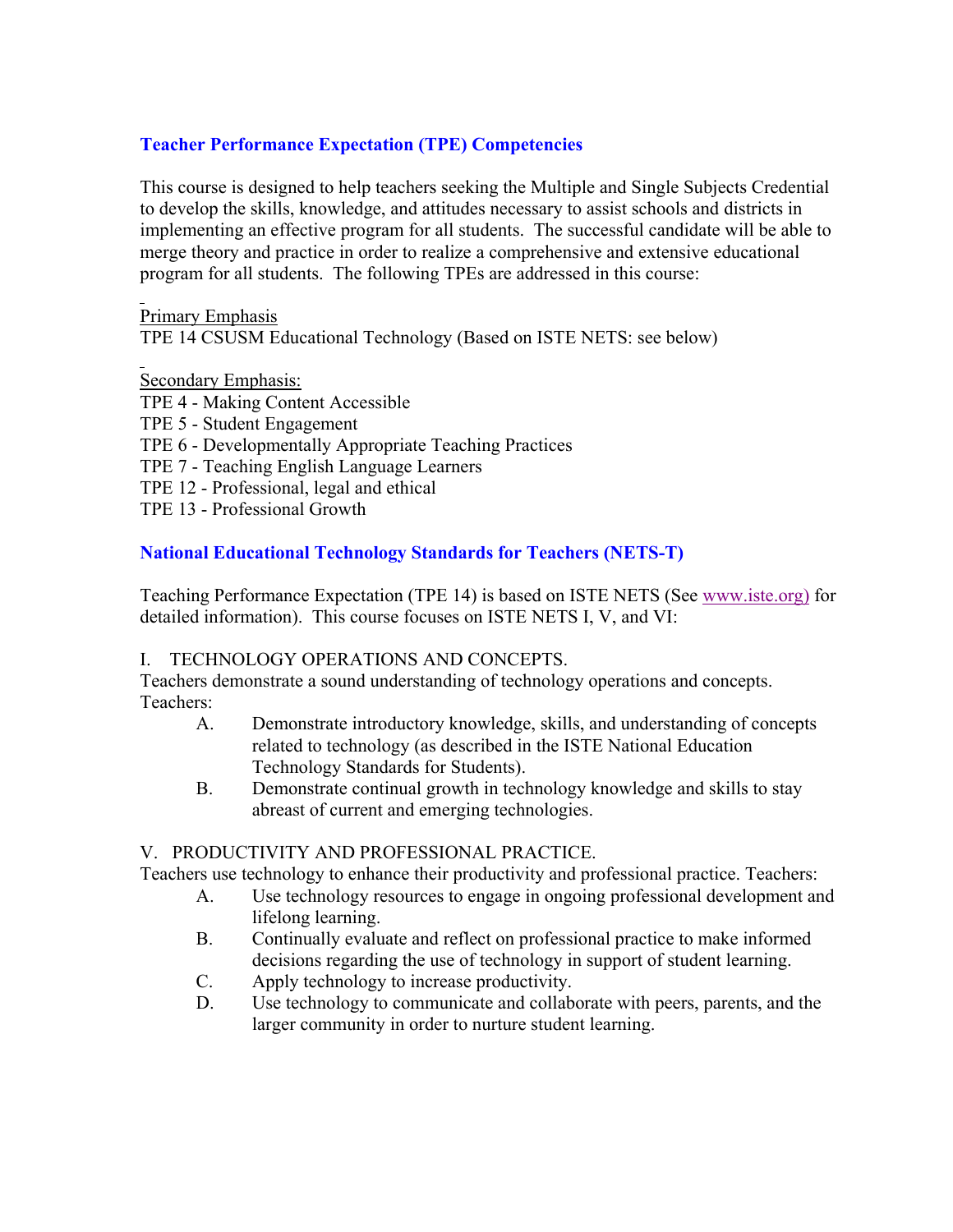## VI. SOCIAL, ETHICAL, LEGAL, AND HUMAN ISSUES.

Teachers understand the social, ethical, legal, and human issues surrounding the use of technology in PK-12 schools and apply those principles in practice. Teachers:

- A. Model and teach legal and ethical practice related to technology use.
- B. Apply technology resources to enable and empower learners with diverse backgrounds, characteristics, and abilities.
- C. Identify and use technology resources that affirm diversity.
- D. Promote safe and healthy use of technology resources.
- E. Facilitate equitable access to technology resources for all students.

# **Course Objectives**

Teacher candidates will demonstrate competency in:

- A. Meeting the ISTE standards I, V, and VI outlined above;
- B. Using a set of educational technology tools that are applied in teaching and learning within the credential program and used in public school settings; and
- C. Setting up an electronic portfolio for completion in the CSUSM teacher-credentialing program.

# **Prerequisites**

The prerequisite for this course is completion of the campus-wide computer competency requirement. This can be fulfilled by successful completion of one of the following:

- Taking the CSUSM CCR assessment or equivalent course OR
- Completion of an approved computer literacy course at the community college level.

# **Required Supplies**

NOTE: It is not necessary to purchase the educational software, as much of the specific software titles are available on the Web in demo-version and/or available on campus.

A. ISTE Student Online Registration: (http://www.iste.org/CUE/) (\$25.00)

B. Membership to **Task Stream** (www.taskstream.com. See directions at: http://lynx.csusm.edu/coe/eportfolio/index.asp

C. At least two CD-R or CD-RW (1x-8x speed)

- D. A USB key-drive (128MB or more with extension cable) or Two zip disks (100-200MB)
- E. Use of campus email account and WebCT for course communication (provided free)
- F. Optional: ISTE, *Connecting Curriculum and Technology*

This is a volume produced by the professional association that contains the educational technology standards for students at all levels as well as sample lessons on how that standards can be implemented in teaching content. This book will be referred to in other CSUSM-COE courses. Supporting Web site www.iste.org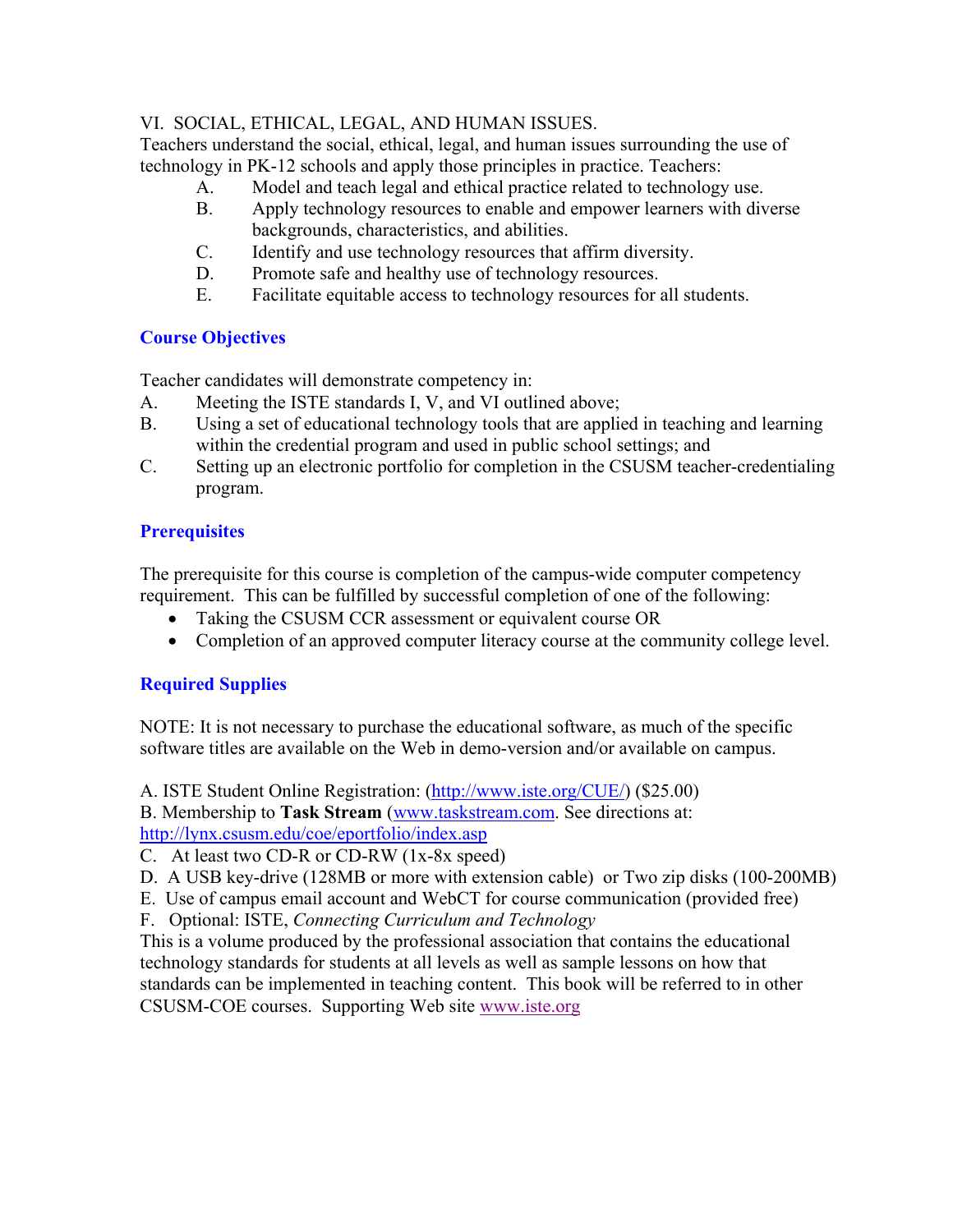In order to successfully complete this course, the assignments must be completed at an acceptable level noted on assignment directions and rubrics. In addition to the assignments described below, performance assessment on the teacher candidate's ability to perform tasks using the software will be assessed. Because the content of this course contributes to passage of multiple TPEs, successful completion is imperative. Failure to successfully complete this course will prohibit a teacher candidate from continuing in the program beyond the first semester. The percentage of weight of each assignment is noted next to the description of the topic. Late assignments or assignments missing required elements receive reduced points.

## **COE Attendance Policy**

*Due to the dynamic and interactive nature of courses in the College of Education, all students are expected to attend all classes and participate actively. At a minimum, students must attend more than 80% of class time, or s/he may not receive a passing grade for the course at the discretion of the instructor. Individual instructors may adopt more stringent attendance requirements. Should the student have extenuating circumstances, s/he should contact the instructor as soon as possible.*

 A good student is one who adheres to standards of dependability and promptness. If more than two class sessions are missed or there is tardiness (or leave early) for more than three sessions, the teacher candidate cannot receive an A. If more than three class sessions are missed the grade earned cannot exceed a C. Late assignments will be penalized by a 5% deduction in points for each weekday late. After two weeks, late assignments receive no credit. If extraordinary circumstances occur, please make an appointment with the instructor. Remember that communication is the key to success.

In addition to attending course sessions, each student will be required to complete lab assignments each week. Some of these assignments require students use campus resources. All students must plan times they can work in labs on campus at least once per week. Students are required to check campus resources and availability of labs. Mac computers are available in ACD 202, UH 271 and UH 360 in addition to other locations. Students are required to use campus issued-email accounts and check email and WebCT at least two times per week to communicate with instructor and peers.

### **Plagiarism and Cheating**

Please be sure to read and understand the university policy on plagiarism and cheating, as it will be strictly enforced. Academic dishonestly will not be tolerated and will result in a failing grade for this course and will be reported to the University.